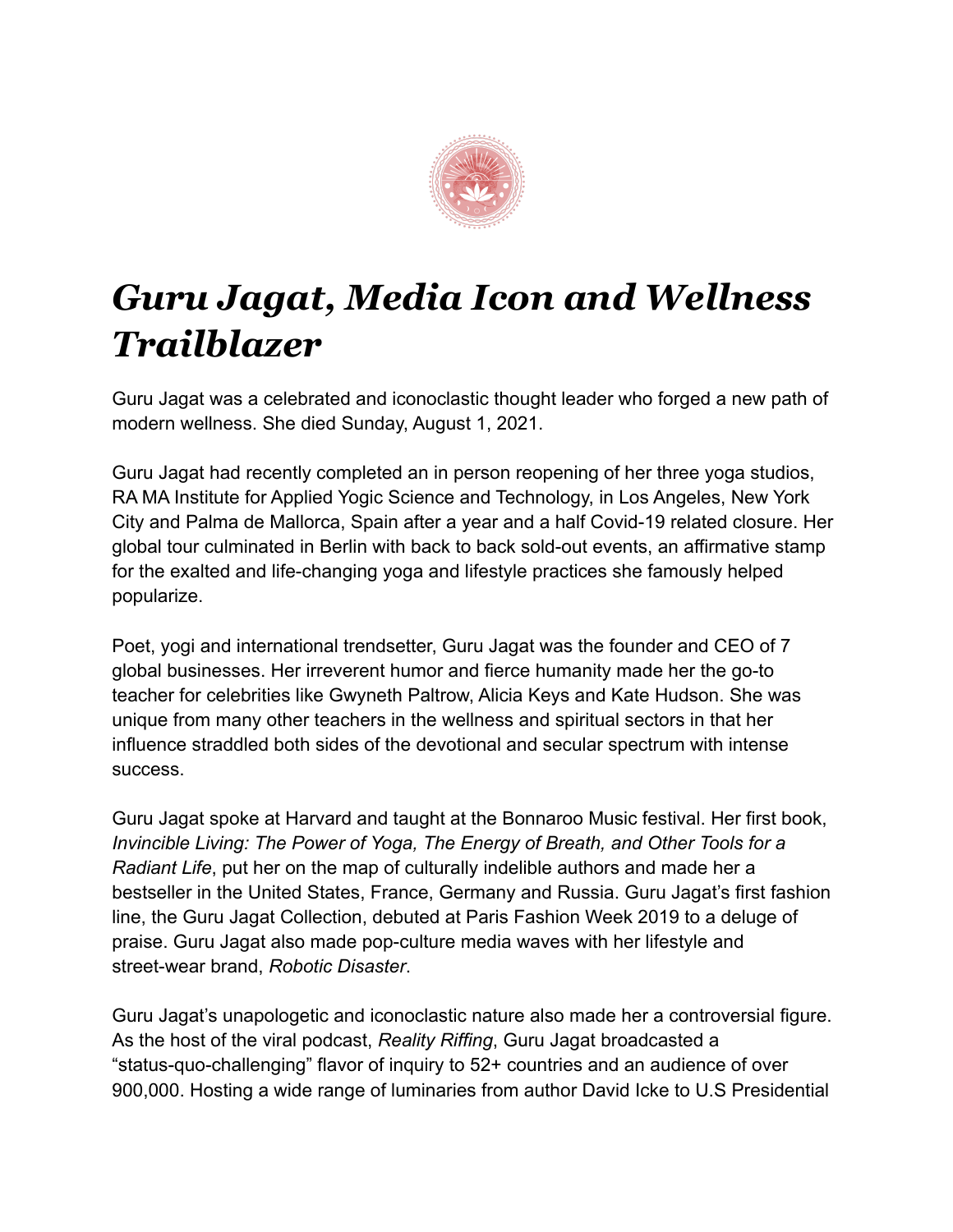Candidate Marianne Williamson, former-NFL running back Ricky Williams, feminist Erica Jong, actor Ryan Hurst, relationship leaders Harville Hendrix and Helen La Kelly Hunt, and many others, Guru Jagat endeavored to shake increasingly calcifying belief systems into an intelligent cognition based on an organic, living, sensory system.

Guru Jagat's death, due to a pulmonary embolism, came as a deep surprise to the hundreds of thousands of lives she transformed. She traveled year-round teaching and speaking on Kundalini yoga, hosting in-person global courses, running multiple and simultaneous online programs, and [training teachers](https://ramayogainstitute.com/kundalini-training/) with her teacher Harijiwan through the RA MA Global Alliance. Her classes, trainings, courses and open access content can be found through her streaming online network, [RAMA-TV.com](https://ramayogainstitute.com/ra-ma-tv/).

Guru Jagat believed deeply in the importance of being able to access one's own clarity, courage and creativity regardless of color, creed, socioeconomic status, appearance or gender. Her non-profit, [RA MA Foundation](https://ramayogainstitute.com/ra-ma-foundation/) (est. 2016), promoted and supported wellness leaders from historically underrepresented and oppressed communities. Through it's scholarship granting initiatives and 100% by-donation yoga space in South Los Angeles, RA MA Foundation provided transformational tools to such leaders as a Lakota Nation mother of five helping to heal generational trauma on her reservation, an L.A. local millennial serving organic meals to the homeless, an ex-Marine veteran bringing non-pharmaceutical healing solutions to retired soldiers and those in active combat, and many others.

Among her boundless global and cultural contributions, Guru Jagat is perhaps most famous for refining a new model of integrated female empowerment, for which she ran three simultaneous and still operational women's programs, [Immense Grace,](https://ramayogainstitute.com/immense-grace/) [Aquarian](https://ramayogainstitute.com/aquarian-womens-leadership-society/) [Women's Leadership Society,](https://ramayogainstitute.com/aquarian-womens-leadership-society/) and [The Graces.](https://ramayogainstitute.com/the-graces/) A quote from Guru Jagat's private writing reveals the new kind of "fifth-wave feminism," a term she coined, that she was spearheading.

"Women stand at a unique place in history, with their roles, identities, stress levels, and requirements changing at light speed. These accelerating shifts are leaving women with a psychic retrofit job— patching up a millennium of cultural, political, and economic conditioning that is still active in many ways in women's bodies, minds, concept and experience of freedom. Concurrently, we are attempting to create a new framework of power and socio-political involvement based off of intuitive clarity and our own definitions of what it means to be a woman, rather than accepting the power and cultural norms of a bygone era. It is my mission to explore the rise of this femme consciousness that moves through all genders and how it ultimately activates in women and femme identified humans. Discovering a new level of strength and leadership with